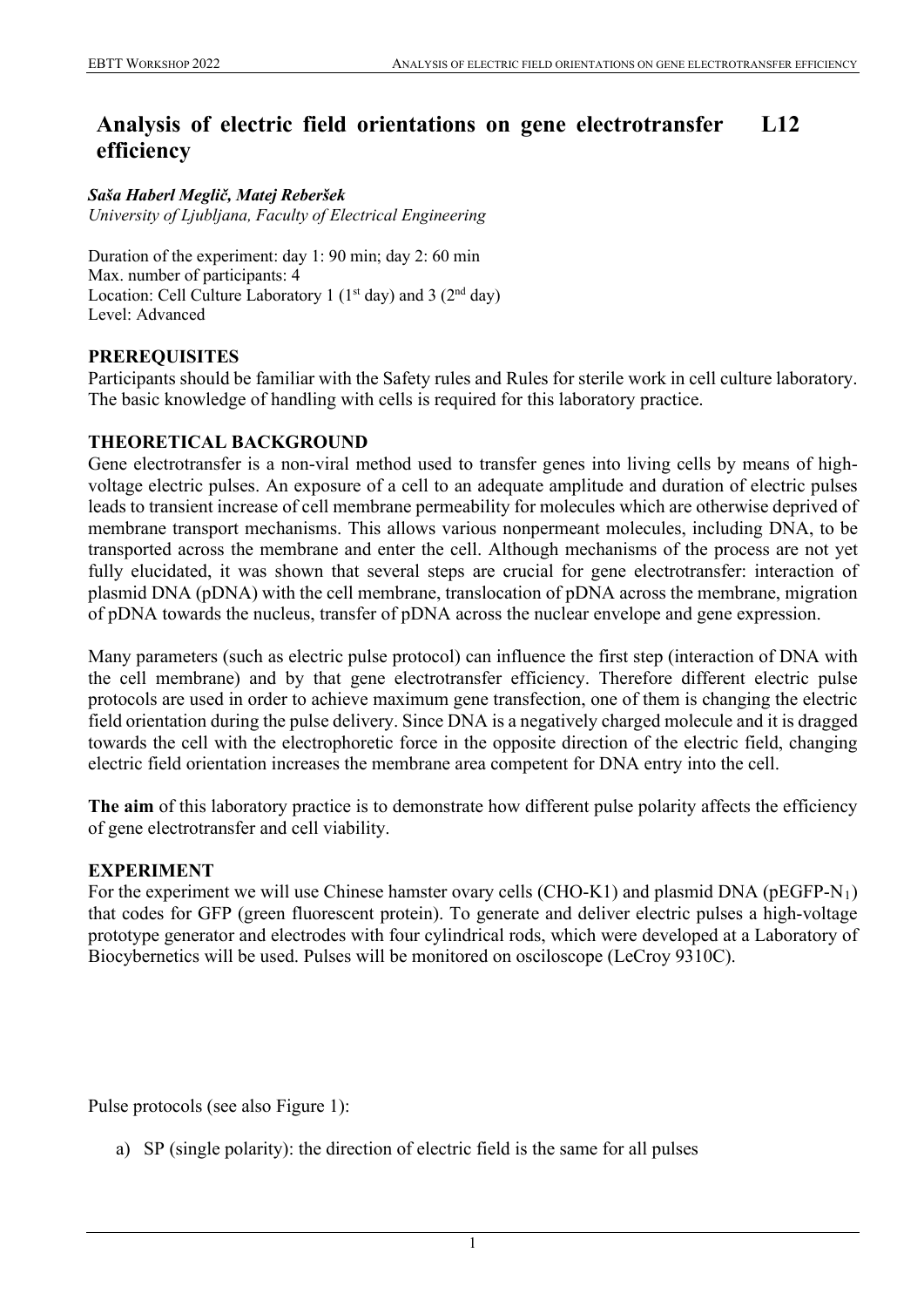b) OBP (orthogonal both polarities): the direction of the electric field is changed between the pulses



**Figure 1:** Two different pulse protocols will be used: single polarity (SP) and orthogonal both polarities (OBP)

**Protocol 1/2 (Gene electrotransfer with different pulse parameters):** CHO cells will be grown in multiwells as a monolayer culture in Ham's tissue culture medium for mammalian cells with 10% fetal bovine serum at 37 $\degree$  C. Cells will be plated 24h before the experiment in concentration 5 x 10<sup>5</sup> cells per well.

Just before the experiment remove culture medium and replace it with 150 µl of electroporation buffer containing plasmid DNA with concentration 10 µg/ml. Incubate cells with plasmid for 2-3 minutes at room temperature. Then apply a train of eight pulses with amplitude of 225 V, duration of 1 ms and repetition frequency 1 Hz using single polarity and orthogonal both polarities (see Pulse protocols) to deliver plasmid DNA into the cells.

Cells in the control are not exposed to electric pulses.

Immediately after exposure of cells to electric pulses add 37 µl of fetal calf serum (FCS-Sigma, USA). Incubate treated cells for 5 minutes at 37º C and then add 1 ml of culture medium.

**Protocol 2/2 (Determining gene electrotransfer efficiency and cell viability):** After 24 h incubation at 37º C determine the difference in gene electrotransfer efficiency and cell viability for both pulse protocols by fluorescent microscopy (Leica, Wetzlar, Germany) at 20x magnification using GFP filter with excitation at 488 nm.

You will determine gene electrotransfer efficiency from the ratio between the number of green fluorescent cells (successfully transfected) and the total number of cells counted under the phase